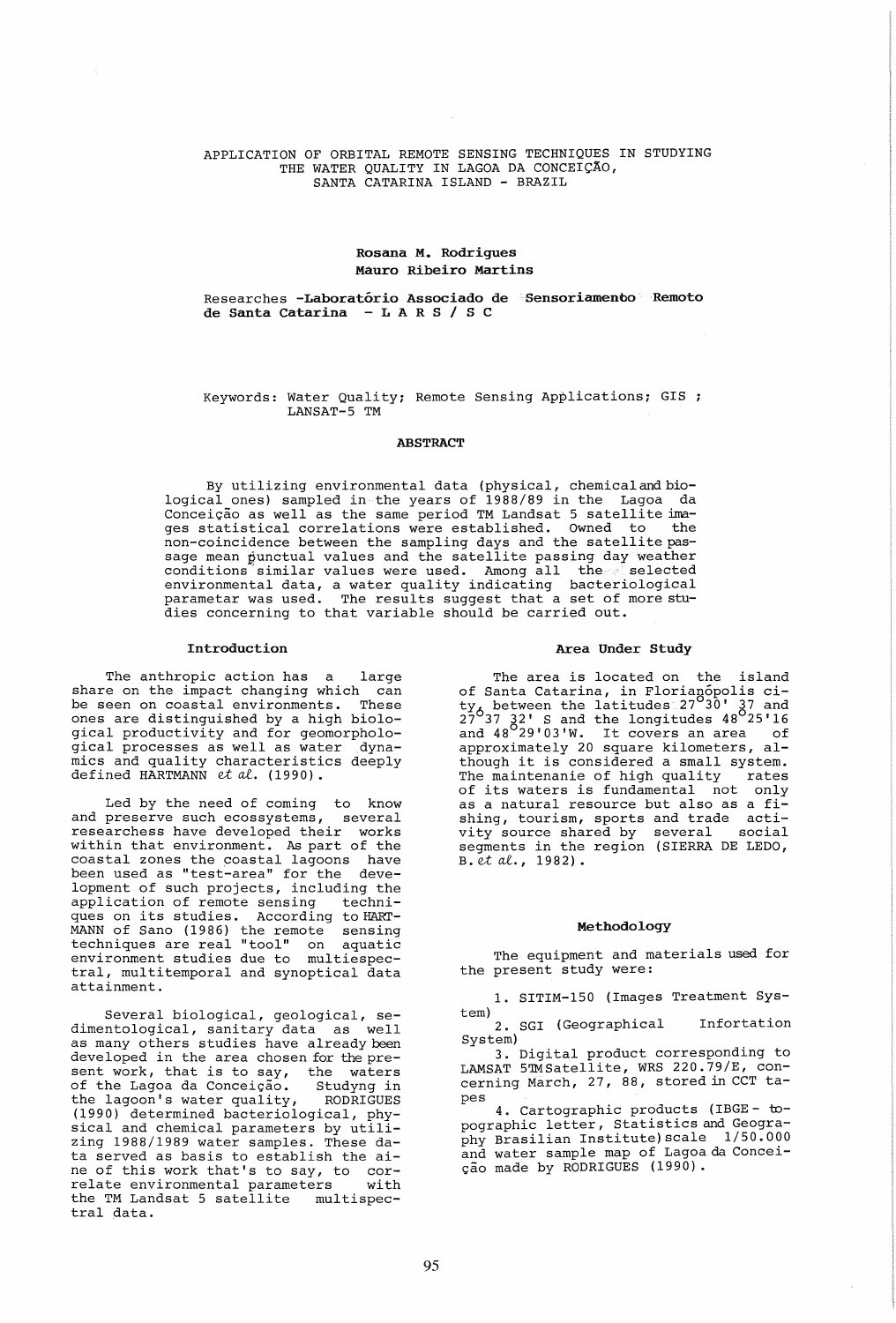# Environmental Data Selection

The environment data of bacteriological, chemical and physical parameters (pH, salinity, water temperature, 5ecchi depth total, coliforms) corresponding to 1988/89 were taken from the work of RODRIGUES (1990).

To determine the statistical correlations between the environmental variables and orbital data. water analysis results were selected, which correspond to 10 sample points out of the 13 points described by the author. The selection was based on the most representative samples found I-C, where the circulation of water masses is more intense and the depth ranges between 1 to 8 meters.

The metereological data used were: wind direction, rainfall rates, air temperature and tides obtained in the DPV (Flight Protection Departmente - Florianópolis Airport).

# Digital Processing and Orbital Image Analysis

Qualitative data were taken from di-gital products, by mean of visual analysis, and quantitative data by using mathematical models available at SITIM-15D. TM-4, TM-3, TM-2 and TM-1 bands were chosen for this work. TM-4 isolated the area of study for the property bodies of water present for high energetic absorption in this band, what makes them darker and possible to delineate them.

TM-3, TM-2 and TM-1 bands (the latter in special) are featured enabling ter in special) are featured enabling<br>light high levels to come through water bodies. Those bands were modified by removing the light excess, which is due to light scattering in the these spectral bands from this enhancement opperation the stages fallowed as below:

· To determine the grey levels average values in each band (TM-3,TM-2 and TM-1) corresponding to the water sample points related to a150 m X 150 m, 5 X 5 "pixels" area (BRAGA, 1988).

• Digital filtering by applicating a low-pass filter (7 X 7 matrix) which attenuate or remove entirely those patterns in the image corresponding to spatial high frequency (MENDES, 1990).

• A high-pass filter (7 X 7 matrix) was apllicated on the same image in order to allow a better defferentiationon spectral patterns (PARADELLA, 1990).

• Creation of two newer bands from the ratio between channels by dividing the TM-1 by TM-3 and TM-1 by TM-2.

• Grey levels values determination corresponding to the water sample points on the filtered bands (TM-3, TM-2,TM-1) and on those generated by the rationopperation (TM 1/3 and TM 1/2) relating to a 150 m X 150 m, 5 X 5 "pixels" area.

· The working image has been registered by using a cartographic bare the IBGE's, scall 1:50.000 mapping and the water sampling points map (RODRIGUES, 1990), scall 1:50.000. Common points 1990), scall 1:50.000. Common points<br>on both map and image were obtained and created the mapping equations (2nd de $green$  polynomial estimating). points with an accuracy lesser or equal to' one "pixel" were considered.

· The chart generation algorythm available in the Geographical Informati-<br>on System, was used to elaborate the on System, was used to elaborate sampling point map as well as their latitudes and longitudes determination in order to make the image's bands grey level readings.

# Statistical Analysis

The data statistical treatment obeyed the standards as follows:

The matrices elaborations, containing: 1) The average values of the wateranalysis results corresponding to the sampling points; 2) Water analysis mean values presenting similarity with<br>the satellite passing day weather conthe satellite passing day weather ditions.

 $\cdot$  TM-3, TM-2, TM-1, TM-1/3 and TM-1/2 band's grey level average values establishing a 5 X 5 "pixels" area.

Later, the correlation analysis among all'the variables was chosen, trying to achieve the association rates among those ones (Pearson Coefficient).

The  $\alpha$  = 0.05 assurance rate has been established as a correlation limit. The significance level established for the liberty degrees  $(n-1)$  was  $\leq -0.6$  and  $\geq 0.6$  (FISCHER, 1978).

#### Results and Discussion

The first statistical analysis refering to the environmental data's mean values and to grey levels mean values corresponding to the working image which suffered only the pre-processing basic opperations indicated the most meaningfull correlations within the  $\sim$  = 0.05 assurance interval had been the variables: water temperature on the band TM-2 (r = 0.59168); water temperature with light dispersion coeficient (r = 06683); TM-3 band with water temperatu $r = (r = 0.701404)$  and TM-1 band with the total coliforms rates  $(r = 0.854760)$ . Others correlations rates are on the Table 01 (annexed).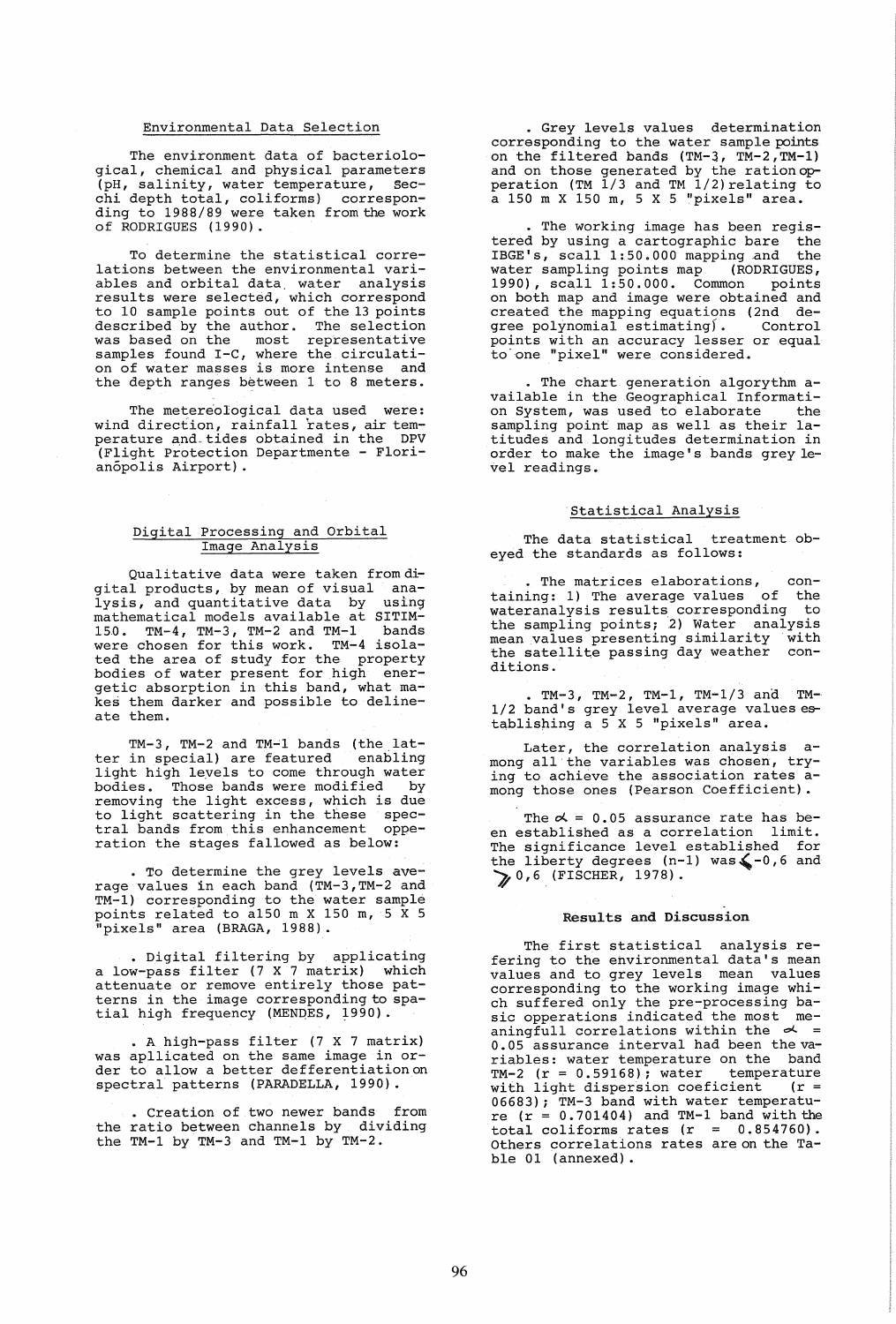The meaningful correlation presented among the orbital variables remaln on the expected, if one considers that the chosen bands are in the electromagnectic specter visible light band.

The environmental data presenting similarity with the weather condictions on the satellite's passage day were too on the subditive s passage day were too values are shown on Table 02 (annexed). On this Table one may final de "r" coeficients for the treated images in SI-TIM-ISO. The best rates found are:

> Total coliforms/TM-1 =  $-0,88$ Total coliforms/TM-3 =  $-0,89$ Total coliforms/TM-2 =  $-0,9176$ Ratio TM-1/TM-2/salinity =  $-0,6170$

#### Conclusion

This paper demonstrates the viability of correlating multiespectral data with environmental parameters even without the coincidence with the satellite passage. The best correlation rates were obtained from the analysis of the environmental data alike the satellite passing day weather conditions.

The literature shows that, in a general way, authors agree abouth the use of multispectral sensors for estimating physical, chemical and biological parameters within aquatic bodies 1987), (KHORRAN, 1981), (FROIDEFOND *et aL* 1991).

The most used parameters as in the continental waters studies as in those ones concerning to coastal environments are chlorophyll, salinity, suspended sediment and so (JENSEN *et al.* 1989), (LILLESAND, 1986), (CASELLESet al. 1986).

The total coliform variable, a parameter that indicates water quality, has not been registered in the checked literature as a parameter correlationaliterature as a parameter correlationa-<br>ble to multiespectral data.

This work tries to bring on a con- tribution of increasing new environmental variables to be correlationed with multiespectral data. It's expected that other studies on this theme come to test the variable viability mentioned in this paper.

# Aknowledges:

| PhD Antonio Pedro Schlindwein |  | UFSC    |
|-------------------------------|--|---------|
| Msc. Rogério Bastos           |  | UFSC    |
| Msc. Ricardo ad-Vincula Veado |  | LARS-SC |

#### Bibliographic References

- BRAGA, C.Z.F. Utilização das imagens<br>dos satélites LANDSAT-5 e NOAA-9 na ......<br>dos satélites LANDSAT-5 e NOAA-9 ma<br>identificação de parâmetros físicoidentificação de parâmetros quimicos da agua na Baia da Guanabara. Sao Jose dos Campos: INPE (Instituto Nacional de Pesquisa Espacial - Space Research National Institute), 1988.
- CASELLES, V. et al. Estudio del estado trofico del Lago de La Albufera (Valencia) a partir de imagenes del LAND-SAT-5 (TM)-I. Reunion Cientifica del Grupo de Trajo de Teledeteccion, Barcelona, 1986.
- FROIDEFOND, J.M. *et al*. Analysis of the turbid pluvie of the Gironde (France) based on SPOT Radiometric Data. Remote Sens Environ, n. 36, p.  $149-163$ , 1991.
- HARTMANN, C. et al. Analise comparativa de custos entre metodos convencionais e de satelite na regiao de Laguna dos Patos, RS/BR. VI Simposio Bras. Sens. Remoto. Manaus/BR. INPE, v. 3, p. 587-595, 1990.
- JENSEN, J.R. et al. Remote Sensing and Numerical Modeling of Suspended Sediment in Laguna de Terminos Campeche, México. Remote Sens. ENVIR. 27.00-00, 1989.
- KHORRAM, S. Water quality mapping from LANDSAT Digital data. Int. J. Remote Sensing, v. 2, n. 2, p. 145-153, 198L
- LATHROP, R.G., LILLESAND, T. Use of thematic mapper data to assess water quality in green day and Central Lake Michigan. Photogec. Eng. and Remote Sens. v. 52, n. 5, p. 671-680, 1986.
- MENDES, A. et al. Estimativa de parametros de qualidade de água através de<br>técnicas de sensoriamento remoto e técnicas de sensoriamento métodos de análise multivariada. VI Simpósio Bras. de Sens. Remoto. Manaus-BR. INPE, v. 4, p. 840-849, 1990.
- PARADELLA, W.R. Introdução ao proces-<br>samento digital de imagens de sensores remotos aplicado a geologia. IN- $PE - 5023 - RPE/616, 1990.$
- RODRIGUES, R.M. Avaliação do impacto<br>- do sistema de esgoto sanitário na La goa da Conceicao, Fpolis/SC/BR. Dissertação de Mestrado. UFSC (Universidade Federal de Santa Catarina), 1990.
- SIERRA DE LEDO, B. et al. Fishery production antropogenic and natural stress in Conceição Lagoon, SC. Florianopo-<br>lis: NEMAR/UFSC, n. 15, 1982.
- TASSAN, S. Evaluation of the potential of the thematic mapper for marine application. Int. J. Remote Sensing, v. 8, n. 10, p. 1.455-1.478, 1987.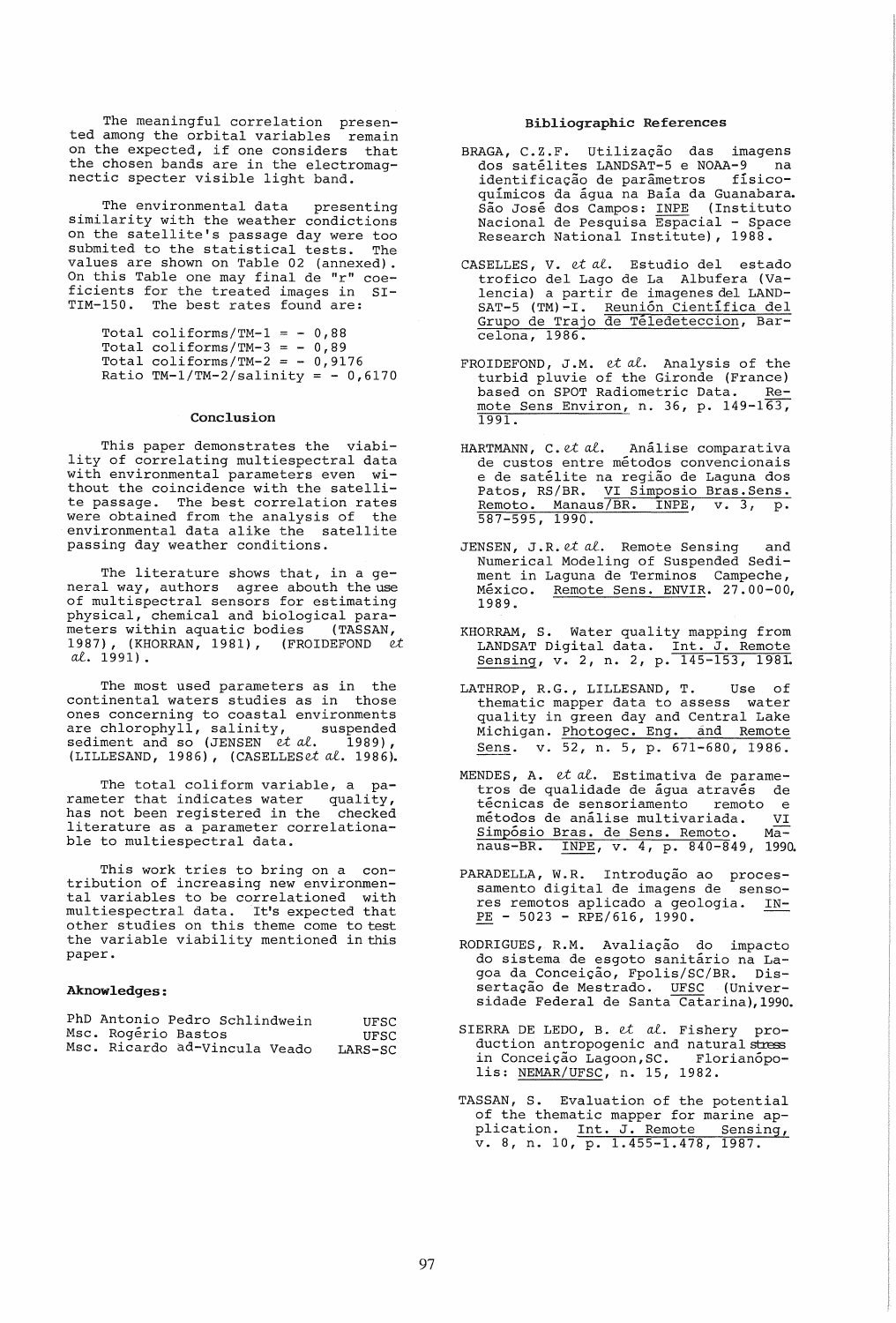

Location area map, from SIERRA-DE-LEDO, B. (1982).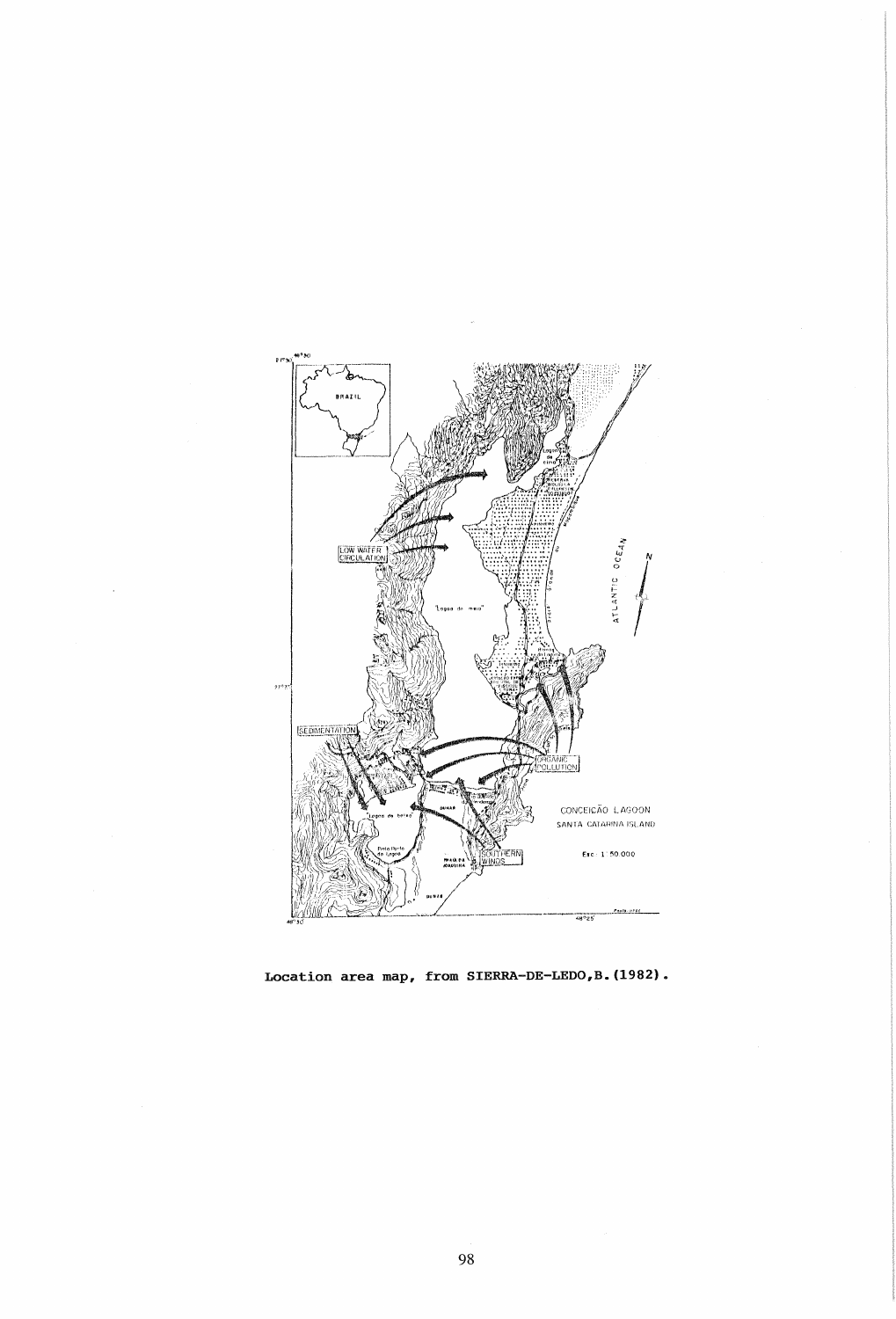





Water sampling location in Lagoa da Conceição